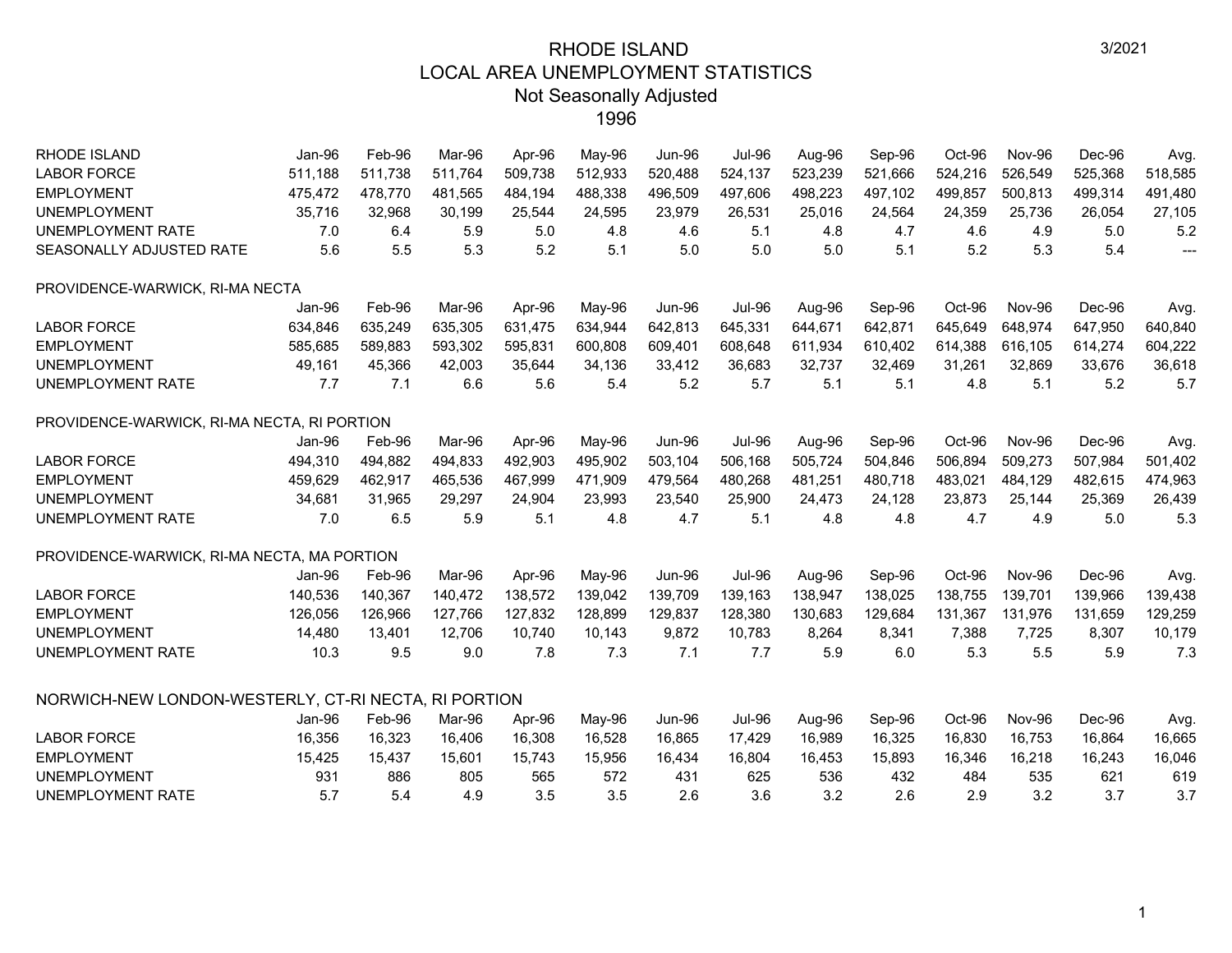| <b>BARRINGTON</b>        | Jan-96 | Feb-96 | Mar-96 | Apr-96 | May-96 | <b>Jun-96</b> | <b>Jul-96</b> | Aug-96 | Sep-96 | Oct-96 | Nov-96        | Dec-96 | Avg.   |
|--------------------------|--------|--------|--------|--------|--------|---------------|---------------|--------|--------|--------|---------------|--------|--------|
| <b>LABOR FORCE</b>       | 8,154  | 8,179  | 8,196  | 8,166  | 8,205  | 8,319         | 8,333         | 8,352  | 8,310  | 8,398  | 8,440         | 8,429  | 8,290  |
| <b>EMPLOYMENT</b>        | 7,812  | 7,869  | 7,910  | 7,933  | 7,977  | 8,075         | 8,070         | 8,101  | 8,107  | 8,165  | 8,203         | 8,183  | 8,034  |
| <b>UNEMPLOYMENT</b>      | 342    | 310    | 286    | 233    | 228    | 244           | 263           | 251    | 203    | 233    | 237           | 246    | 256    |
| <b>UNEMPLOYMENT RATE</b> | 4.2    | 3.8    | 3.5    | 2.9    | 2.8    | 2.9           | 3.2           | 3.0    | 2.4    | 2.8    | 2.8           | 2.9    | 3.1    |
| <b>BRISTOL</b>           | Jan-96 | Feb-96 | Mar-96 | Apr-96 | May-96 | <b>Jun-96</b> | <b>Jul-96</b> | Aug-96 | Sep-96 | Oct-96 | <b>Nov-96</b> | Dec-96 | Avg.   |
| <b>LABOR FORCE</b>       | 11,603 | 11,584 | 11,539 | 11,437 | 11,438 | 11,586        | 11,644        | 11,689 | 11,666 | 11,741 | 11.829        | 11,838 | 11,633 |
| <b>EMPLOYMENT</b>        | 10,804 | 10,881 | 10,937 | 10,970 | 11,030 | 11,166        | 11,160        | 11,200 | 11,212 | 11,292 | 11,344        | 11,315 | 11,109 |
| <b>UNEMPLOYMENT</b>      | 799    | 703    | 602    | 467    | 408    | 420           | 484           | 489    | 454    | 449    | 485           | 523    | 524    |
| <b>UNEMPLOYMENT RATE</b> | 6.9    | 6.1    | 5.2    | 4.1    | 3.6    | 3.6           | 4.2           | 4.2    | 3.9    | 3.8    | 4.1           | 4.4    | 4.5    |
| <b>BURRILLVILLE</b>      | Jan-96 | Feb-96 | Mar-96 | Apr-96 | May-96 | <b>Jun-96</b> | <b>Jul-96</b> | Aug-96 | Sep-96 | Oct-96 | <b>Nov-96</b> | Dec-96 | Avg.   |
| <b>LABOR FORCE</b>       | 8,234  | 8,247  | 8,211  | 8,141  | 8,187  | 8,278         | 8,325         | 8,357  | 8,272  | 8,349  | 8,436         | 8,411  | 8,287  |
| <b>EMPLOYMENT</b>        | 7,655  | 7.710  | 7,749  | 7,773  | 7,815  | 7,912         | 7,907         | 7,936  | 7,943  | 7,999  | 8,037         | 8,018  | 7,871  |
| <b>UNEMPLOYMENT</b>      | 579    | 537    | 462    | 368    | 372    | 366           | 418           | 421    | 329    | 350    | 399           | 393    | 416    |
| <b>UNEMPLOYMENT RATE</b> | 7.0    | 6.5    | 5.6    | 4.5    | 4.5    | 4.4           | 5.0           | 5.0    | 4.0    | 4.2    | 4.7           | 4.7    | 5.0    |
| <b>CENTRAL FALLS</b>     | Jan-96 | Feb-96 | Mar-96 | Apr-96 | May-96 | Jun-96        | <b>Jul-96</b> | Aug-96 | Sep-96 | Oct-96 | Nov-96        | Dec-96 | Avg.   |
| <b>LABOR FORCE</b>       | 7,670  | 7,659  | 7,606  | 7,568  | 7,590  | 7,634         | 7,710         | 7,709  | 7,671  | 7,660  | 7,727         | 7,758  | 7,664  |
| <b>EMPLOYMENT</b>        | 6,890  | 6,941  | 6,976  | 6,997  | 7,036  | 7,121         | 7,118         | 7,145  | 7,152  | 7,202  | 7,235         | 7,217  | 7,086  |
| <b>UNEMPLOYMENT</b>      | 780    | 718    | 630    | 571    | 554    | 513           | 592           | 564    | 519    | 458    | 492           | 541    | 578    |
| <b>UNEMPLOYMENT RATE</b> | 10.2   | 9.4    | 8.3    | 7.5    | 7.3    | 6.7           | 7.7           | 7.3    | 6.8    | 6.0    | 6.4           | 7.0    | 7.5    |
| <b>CHARLESTOWN</b>       | Jan-96 | Feb-96 | Mar-96 | Apr-96 | May-96 | Jun-96        | <b>Jul-96</b> | Aug-96 | Sep-96 | Oct-96 | Nov-96        | Dec-96 | Avg.   |
| <b>LABOR FORCE</b>       | 3,862  | 3,790  | 3,765  | 3,740  | 3,764  | 3,721         | 3,765         | 3,744  | 3,744  | 3,773  | 3,830         | 3,872  | 3,781  |
| <b>EMPLOYMENT</b>        | 3,422  | 3,446  | 3,463  | 3,475  | 3,493  | 3,536         | 3,535         | 3,547  | 3,552  | 3,577  | 3,593         | 3,584  | 3,519  |
| <b>UNEMPLOYMENT</b>      | 440    | 344    | 302    | 265    | 271    | 185           | 230           | 197    | 192    | 196    | 237           | 288    | 262    |
| <b>UNEMPLOYMENT RATE</b> | 11.4   | 9.1    | 8.0    | 7.1    | 7.2    | 5.0           | 6.1           | 5.3    | 5.1    | 5.2    | 6.2           | 7.4    | 6.9    |
| <b>COVENTRY</b>          | Jan-96 | Feb-96 | Mar-96 | Apr-96 | May-96 | Jun-96        | <b>Jul-96</b> | Aug-96 | Sep-96 | Oct-96 | Nov-96        | Dec-96 | Avg.   |
| <b>LABOR FORCE</b>       | 17,739 | 17,738 | 17,754 | 17,658 | 17,749 | 18,025        | 18,200        | 18,250 | 18,150 | 18,252 | 18,352        | 18,215 | 18,007 |
| <b>EMPLOYMENT</b>        | 16,543 | 16,662 | 16,749 | 16,800 | 16,891 | 17,099        | 17,089        | 17,152 | 17,169 | 17,290 | 17,370        | 17,326 | 17,012 |
| <b>UNEMPLOYMENT</b>      | 1,196  | 1,076  | 1,005  | 858    | 858    | 926           | 1,111         | 1,098  | 981    | 962    | 982           | 889    | 995    |
| <b>UNEMPLOYMENT RATE</b> | 6.7    | 6.1    | 5.7    | 4.9    | 4.8    | 5.1           | 6.1           | 6.0    | 5.4    | 5.3    | 5.4           | 4.9    | 5.5    |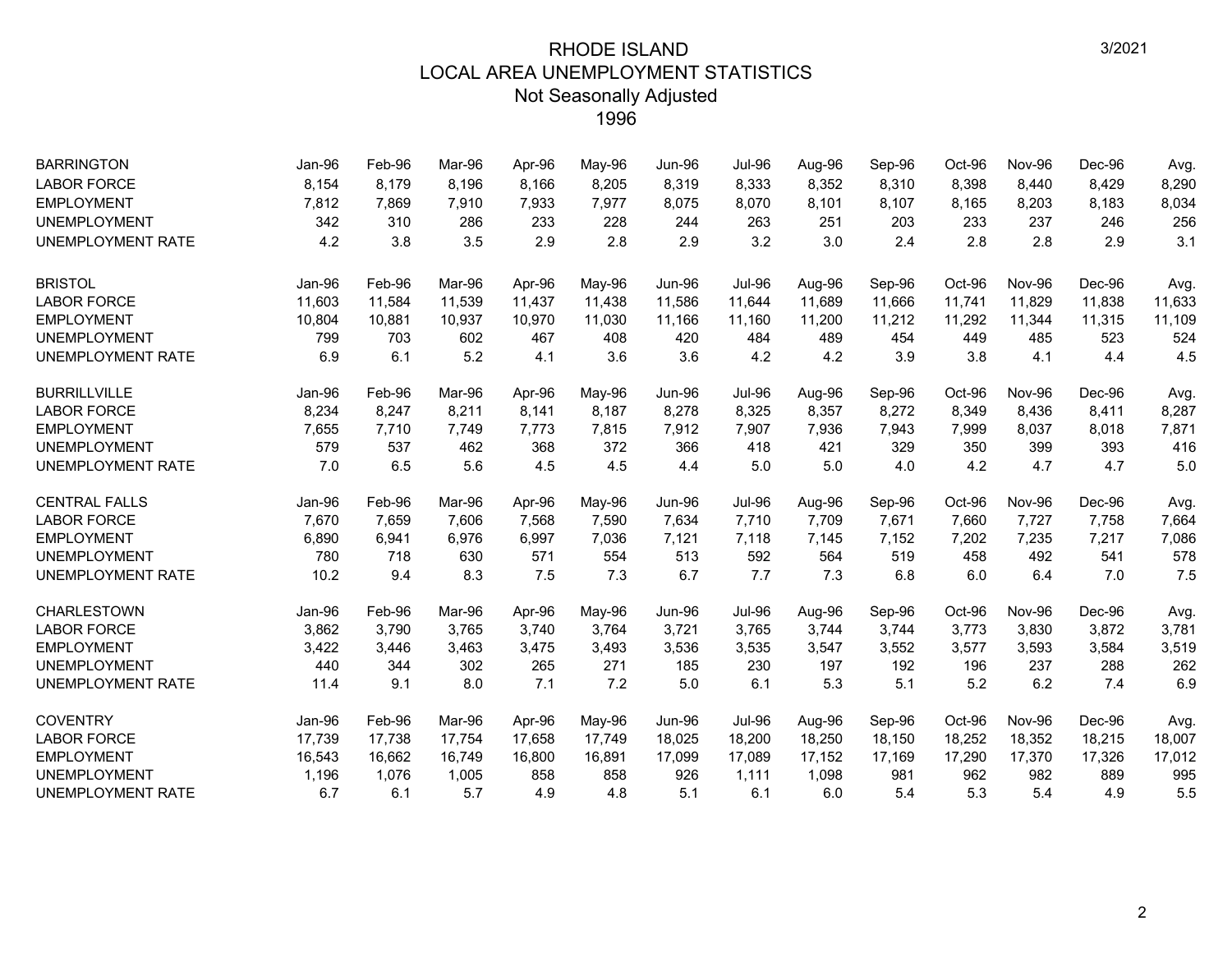| <b>CRANSTON</b>          | Jan-96 | Feb-96 | Mar-96 | Apr-96 | May-96 | <b>Jun-96</b> | <b>Jul-96</b> | Aug-96 | Sep-96 | Oct-96 | <b>Nov-96</b> | Dec-96 | Avg.   |
|--------------------------|--------|--------|--------|--------|--------|---------------|---------------|--------|--------|--------|---------------|--------|--------|
| <b>LABOR FORCE</b>       | 37,938 | 37,905 | 37.920 | 37,813 | 37,911 | 38,405        | 38,396        | 38,484 | 38,568 | 38,720 | 38.929        | 38,890 | 38,323 |
| <b>EMPLOYMENT</b>        | 35,237 | 35,490 | 35,673 | 35,781 | 35,974 | 36,420        | 36,397        | 36,533 | 36,568 | 36,825 | 36,997        | 36,902 | 36,233 |
| <b>UNEMPLOYMENT</b>      | 2,701  | 2,415  | 2.247  | 2,032  | 1,937  | 1,985         | 1,999         | 1,951  | 2,000  | 1,895  | 1,932         | 1,988  | 2,090  |
| <b>UNEMPLOYMENT RATE</b> | 7.1    | 6.4    | 5.9    | 5.4    | 5.1    | 5.2           | 5.2           | 5.1    | 5.2    | 4.9    | 5.0           | 5.1    | 5.5    |
| <b>CUMBERLAND</b>        | Jan-96 | Feb-96 | Mar-96 | Apr-96 | May-96 | <b>Jun-96</b> | <b>Jul-96</b> | Aug-96 | Sep-96 | Oct-96 | Nov-96        | Dec-96 | Avg.   |
| <b>LABOR FORCE</b>       | 16,319 | 16,393 | 16.357 | 16,227 | 16,201 | 16,347        | 16,448        | 16,479 | 16,465 | 16,538 | 16,649        | 16,547 | 16,414 |
| <b>EMPLOYMENT</b>        | 15,209 | 15,319 | 15,398 | 15,445 | 15,528 | 15,721        | 15,710        | 15,769 | 15,784 | 15,895 | 15,970        | 15,929 | 15,640 |
| <b>UNEMPLOYMENT</b>      | 1,110  | 1,074  | 959    | 782    | 673    | 626           | 738           | 710    | 681    | 643    | 679           | 618    | 774    |
| UNEMPLOYMENT RATE        | 6.8    | 6.6    | 5.9    | 4.8    | 4.2    | 3.8           | 4.5           | 4.3    | 4.1    | 3.9    | 4.1           | 3.7    | 4.7    |
| <b>EAST GREENWICH</b>    | Jan-96 | Feb-96 | Mar-96 | Apr-96 | May-96 | Jun-96        | <b>Jul-96</b> | Aug-96 | Sep-96 | Oct-96 | <b>Nov-96</b> | Dec-96 | Avg.   |
| <b>LABOR FORCE</b>       | 6,421  | 6,463  | 6,476  | 6,433  | 6,438  | 6,511         | 6,496         | 6,539  | 6,558  | 6,642  | 6,690         | 6,639  | 6,525  |
| <b>EMPLOYMENT</b>        | 6,130  | 6,175  | 6,207  | 6,225  | 6,259  | 6,336         | 6,333         | 6,357  | 6,363  | 6,407  | 6,437         | 6,421  | 6,304  |
| <b>UNEMPLOYMENT</b>      | 291    | 288    | 269    | 208    | 179    | 175           | 163           | 182    | 195    | 235    | 253           | 218    | 221    |
| UNEMPLOYMENT RATE        | 4.5    | 4.5    | 4.2    | 3.2    | 2.8    | 2.7           | 2.5           | 2.8    | 3.0    | 3.5    | 3.8           | 3.3    | 3.4    |
| <b>EAST PROVIDENCE</b>   | Jan-96 | Feb-96 | Mar-96 | Apr-96 | May-96 | <b>Jun-96</b> | <b>Jul-96</b> | Aug-96 | Sep-96 | Oct-96 | <b>Nov-96</b> | Dec-96 | Avg.   |
| <b>LABOR FORCE</b>       | 25,446 | 25,364 | 25,416 | 25,324 | 25,382 | 25,642        | 25,701        | 25,814 | 26,036 | 26,072 | 26,408        | 26,375 | 25,749 |
| <b>EMPLOYMENT</b>        | 23,904 | 24,077 | 24,201 | 24,275 | 24,406 | 24,707        | 24,692        | 24,784 | 24,807 | 24,981 | 25,099        | 25,034 | 24,581 |
| <b>UNEMPLOYMENT</b>      | 1,542  | 1,287  | 1,215  | 1,049  | 976    | 935           | 1,009         | 1,030  | 1,229  | 1,091  | 1,309         | 1,341  | 1,168  |
| UNEMPLOYMENT RATE        | 6.1    | 5.1    | 4.8    | 4.1    | 3.8    | 3.6           | 3.9           | 4.0    | 4.7    | 4.2    | 5.0           | 5.1    | 4.5    |
| <b>EXETER</b>            | Jan-96 | Feb-96 | Mar-96 | Apr-96 | May-96 | <b>Jun-96</b> | <b>Jul-96</b> | Aug-96 | Sep-96 | Oct-96 | <b>Nov-96</b> | Dec-96 | Avg.   |
| <b>LABOR FORCE</b>       | 3,192  | 3,218  | 3,193  | 3,138  | 3,132  | 3,169         | 3,199         | 3,209  | 3,180  | 3,205  | 3,225         | 3,245  | 3,192  |
| <b>EMPLOYMENT</b>        | 2,954  | 2,976  | 2,989  | 2,999  | 3,016  | 3,053         | 3,051         | 3,063  | 3,067  | 3,087  | 3,102         | 3,095  | 3,038  |
| <b>UNEMPLOYMENT</b>      | 238    | 242    | 204    | 139    | 116    | 116           | 148           | 146    | 113    | 118    | 123           | 150    | 154    |
| UNEMPLOYMENT RATE        | 7.5    | 7.5    | 6.4    | 4.4    | 3.7    | 3.7           | 4.6           | 4.5    | 3.6    | 3.7    | 3.8           | 4.6    | 4.8    |
| <b>FOSTER</b>            | Jan-96 | Feb-96 | Mar-96 | Apr-96 | May-96 | <b>Jun-96</b> | <b>Jul-96</b> | Aug-96 | Sep-96 | Oct-96 | Nov-96        | Dec-96 | Avg.   |
| <b>LABOR FORCE</b>       | 2,391  | 2,418  | 2,404  | 2,390  | 2,390  | 2,415         | 2,448         | 2,451  | 2,439  | 2,433  | 2,438         | 2,443  | 2,422  |
| <b>EMPLOYMENT</b>        | 2,211  | 2,228  | 2,239  | 2,246  | 2,257  | 2,285         | 2,285         | 2,293  | 2,294  | 2,311  | 2,323         | 2,316  | 2,274  |
| <b>UNEMPLOYMENT</b>      | 180    | 190    | 165    | 144    | 133    | 130           | 163           | 158    | 145    | 122    | 115           | 127    | 148    |
| UNEMPLOYMENT RATE        | 7.5    | 7.9    | 6.9    | 6.0    | 5.6    | 5.4           | 6.7           | 6.4    | 5.9    | 5.0    | 4.7           | 5.2    | 6.1    |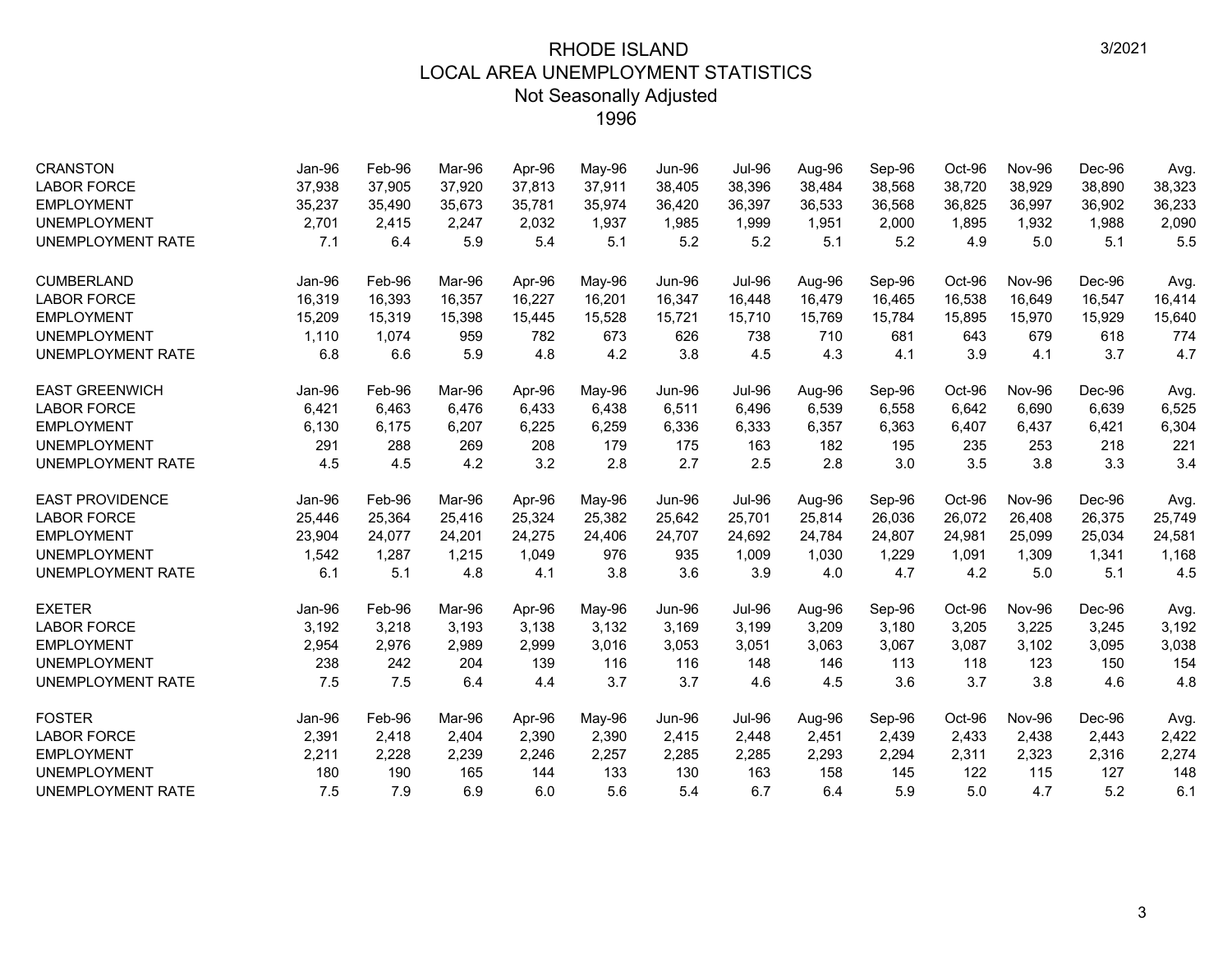| <b>GLOCESTER</b><br><b>LABOR FORCE</b> | Jan-96<br>5,074 | Feb-96<br>5,114 | Mar-96<br>5,120 | Apr-96<br>5,069 | May-96<br>5,098 | <b>Jun-96</b><br>5,147 | <b>Jul-96</b><br>5,168 | Aug-96<br>5,220 | Sep-96<br>5,204 | Oct-96<br>5,224 | <b>Nov-96</b><br>5,260 | Dec-96<br>5,260 | Avg.<br>5,163 |
|----------------------------------------|-----------------|-----------------|-----------------|-----------------|-----------------|------------------------|------------------------|-----------------|-----------------|-----------------|------------------------|-----------------|---------------|
| <b>EMPLOYMENT</b>                      | 4,812           | 4,847           | 4,871           | 4,887           | 4,912           | 4,973                  | 4,969                  | 4,990           | 4,993           | 5,028           | 5,052                  | 5,040           | 4,948         |
| <b>UNEMPLOYMENT</b>                    | 262             | 267             | 249             | 182             | 186             | 174                    | 199                    | 230             | 211             | 196             | 208                    | 220             | 215           |
| <b>UNEMPLOYMENT RATE</b>               | 5.2             | 5.2             | 4.9             | 3.6             | 3.6             | 3.4                    | 3.9                    | 4.4             | 4.1             | 3.8             | 4.0                    | 4.2             | 4.2           |
| <b>HOPKINTON</b>                       | Jan-96          | Feb-96          | Mar-96          | Apr-96          | May-96          | Jun-96                 | <b>Jul-96</b>          | Aug-96          | Sep-96          | Oct-96          | Nov-96                 | Dec-96          | Avg.          |
| <b>LABOR FORCE</b>                     | 4,148           | 4,121           | 4,143           | 4.131           | 4,184           | 4,265                  | 4,437                  | 4,333           | 4,158           | 4,256           | 4,252                  | 4,270           | 4,225         |
| <b>EMPLOYMENT</b>                      | 3,915           | 3,918           | 3,959           | 3,995           | 4,050           | 4,171                  | 4,265                  | 4,175           | 4,035           | 4,149           | 4,116                  | 4,122           | 4,073         |
| <b>UNEMPLOYMENT</b>                    | 233             | 203             | 184             | 136             | 134             | 94                     | 172                    | 158             | 123             | 107             | 136                    | 148             | 152           |
| <b>UNEMPLOYMENT RATE</b>               | 5.6             | 4.9             | 4.4             | 3.3             | 3.2             | 2.2                    | 3.9                    | 3.6             | 3.0             | 2.5             | 3.2                    | 3.5             | 3.6           |
| <b>JAMESTOWN</b>                       | Jan-96          | Feb-96          | Mar-96          | Apr-96          | May-96          | Jun-96                 | <b>Jul-96</b>          | Aug-96          | Sep-96          | Oct-96          | Nov-96                 | Dec-96          | Avg.          |
| <b>LABOR FORCE</b>                     | 2,664           | 2,697           | 2,703           | 2,680           | 2,662           | 2,697                  | 2,705                  | 2,711           | 2,715           | 2,742           | 2,759                  | 2,741           | 2,706         |
| <b>EMPLOYMENT</b>                      | 2,522           | 2,541           | 2,553           | 2,560           | 2,574           | 2,607                  | 2,603                  | 2,614           | 2,618           | 2,636           | 2,648                  | 2,641           | 2,593         |
| <b>UNEMPLOYMENT</b>                    | 142             | 156             | 150             | 120             | 88              | 90                     | 102                    | 97              | 97              | 106             | 111                    | 100             | 113           |
| <b>UNEMPLOYMENT RATE</b>               | 5.3             | 5.8             | 5.5             | 4.5             | 3.3             | 3.3                    | 3.8                    | 3.6             | 3.6             | 3.9             | 4.0                    | 3.6             | 4.2           |
| <b>JOHNSTON</b>                        | Jan-96          | Feb-96          | Mar-96          | Apr-96          | May-96          | <b>Jun-96</b>          | <b>Jul-96</b>          | Aug-96          | Sep-96          | Oct-96          | <b>Nov-96</b>          | Dec-96          | Avg.          |
| <b>LABOR FORCE</b>                     | 14,624          | 14,657          | 14,663          | 14,520          | 14,514          | 14,642                 | 14,702                 | 14,696          | 14,761          | 14,807          | 14,883                 | 14,897          | 14,697        |
| <b>EMPLOYMENT</b>                      | 13,385          | 13,481          | 13,551          | 13,592          | 13,665          | 13,835                 | 13,825                 | 13,878          | 13,891          | 13,987          | 14,053                 | 14,018          | 13,763        |
| <b>UNEMPLOYMENT</b>                    | 1,239           | 1,176           | 1,112           | 928             | 849             | 807                    | 877                    | 818             | 870             | 820             | 830                    | 879             | 934           |
| <b>UNEMPLOYMENT RATE</b>               | 8.5             | 8.0             | 7.6             | 6.4             | 5.8             | 5.5                    | 6.0                    | 5.6             | 5.9             | 5.5             | 5.6                    | 5.9             | 6.4           |
| <b>LINCOLN</b>                         | Jan-96          | Feb-96          | Mar-96          | Apr-96          | May-96          | Jun-96                 | <b>Jul-96</b>          | Aug-96          | Sep-96          | Oct-96          | <b>Nov-96</b>          | Dec-96          | Avg.          |
| <b>LABOR FORCE</b>                     | 10,247          | 10,258          | 10,259          | 10,210          | 10,237          | 10,320                 | 10,366                 | 10,379          | 10,414          | 10,421          | 10.452                 | 10,416          | 10,332        |
| <b>EMPLOYMENT</b>                      | 9,563           | 9,633           | 9,682           | 9,711           | 9,764           | 9,884                  | 9,878                  | 9,915           | 9,925           | 9,994           | 10,041                 | 10,015          | 9,834         |
| <b>UNEMPLOYMENT</b>                    | 684             | 625             | 577             | 499             | 473             | 436                    | 488                    | 464             | 489             | 427             | 411                    | 401             | 498           |
| <b>UNEMPLOYMENT RATE</b>               | 6.7             | 6.1             | 5.6             | 4.9             | 4.6             | 4.2                    | 4.7                    | 4.5             | 4.7             | 4.1             | 3.9                    | 3.8             | 4.8           |
| <b>LITTLE COMPTON</b>                  | Jan-96          | Feb-96          | Mar-96          | Apr-96          | May-96          | Jun-96                 | <b>Jul-96</b>          | Aug-96          | Sep-96          | Oct-96          | <b>Nov-96</b>          | Dec-96          | Avg.          |
| <b>LABOR FORCE</b>                     | 1,770           | 1,792           | 1,798           | 1,756           | 1,763           | 1,774                  | 1,780                  | 1,785           | 1,791           | 1,801           | 1,827                  | 1,837           | 1,790         |
| <b>EMPLOYMENT</b>                      | 1,672           | 1,684           | 1,693           | 1,698           | 1,706           | 1,727                  | 1,726                  | 1,731           | 1,735           | 1,746           | 1,754                  | 1,751           | 1,719         |
| <b>UNEMPLOYMENT</b>                    | 98              | 108             | 105             | 58              | 57              | 47                     | 54                     | 54              | 56              | 55              | 73                     | 86              | 71            |
| <b>UNEMPLOYMENT RATE</b>               | 5.5             | 6.0             | 5.8             | 3.3             | 3.2             | 2.6                    | 3.0                    | 3.0             | 3.1             | 3.1             | 4.0                    | 4.7             | 4.0           |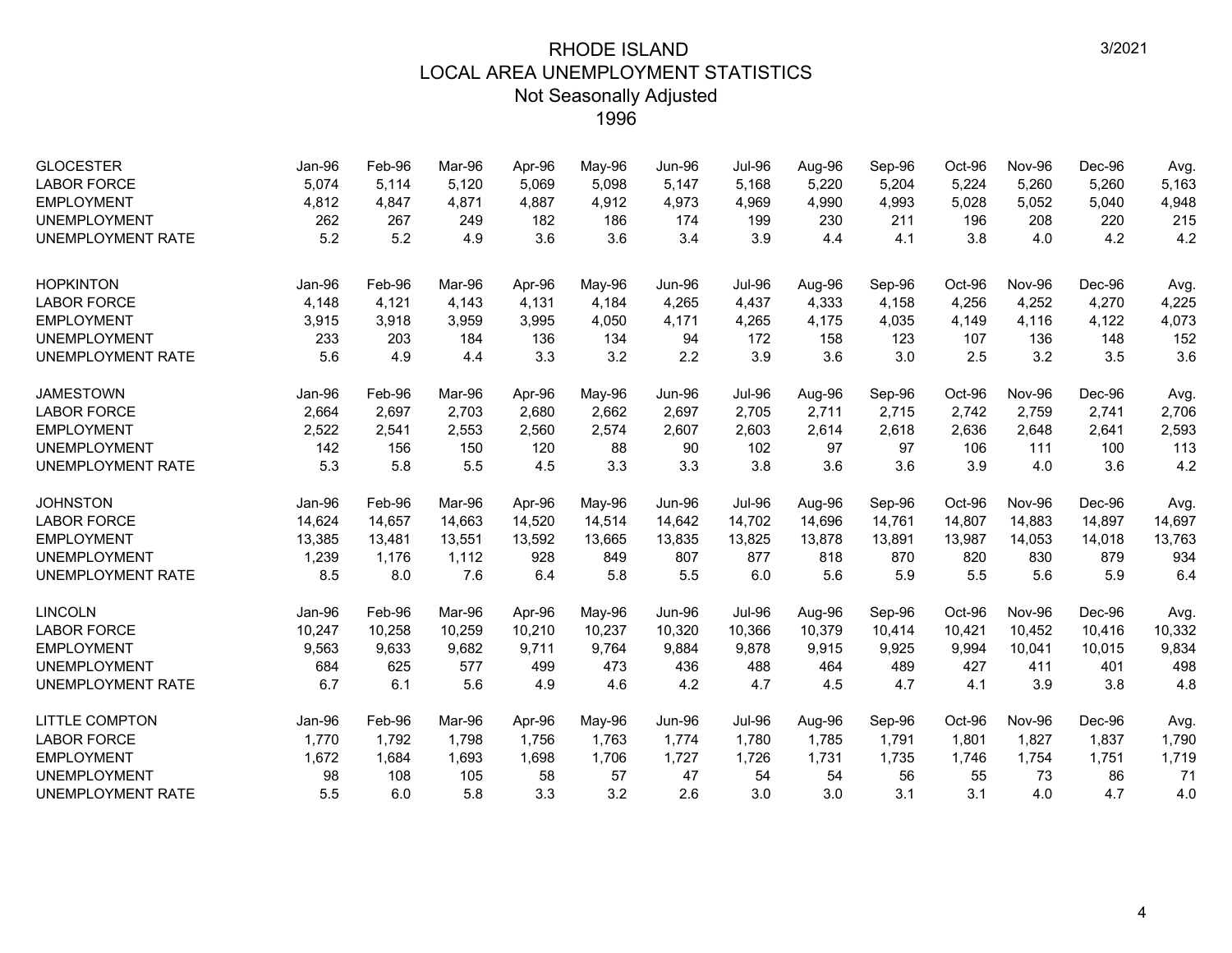| <b>MIDDLETOWN</b>        | Jan-96 | Feb-96 | Mar-96 | Apr-96 | May-96 | <b>Jun-96</b> | <b>Jul-96</b> | Aug-96 | Sep-96 | Oct-96 | Nov-96        | Dec-96 | Avg.   |
|--------------------------|--------|--------|--------|--------|--------|---------------|---------------|--------|--------|--------|---------------|--------|--------|
| <b>LABOR FORCE</b>       | 7,345  | 7,324  | 7,382  | 7,563  | 7,938  | 8,548         | 8,794         | 8,636  | 8,417  | 8,097  | 7,851         | 7,788  | 7,974  |
| <b>EMPLOYMENT</b>        | 6,732  | 6,769  | 6,871  | 7,191  | 7,614  | 8,218         | 8,497         | 8,300  | 8,027  | 7,781  | 7,497         | 7,397  | 7,575  |
| <b>UNEMPLOYMENT</b>      | 613    | 555    | 511    | 372    | 324    | 330           | 297           | 336    | 390    | 316    | 354           | 391    | 399    |
| <b>UNEMPLOYMENT RATE</b> | 8.3    | 7.6    | 6.9    | 4.9    | 4.1    | 3.9           | 3.4           | 3.9    | 4.6    | 3.9    | 4.5           | 5.0    | 5.0    |
| NARRAGANSETT             | Jan-96 | Feb-96 | Mar-96 | Apr-96 | May-96 | <b>Jun-96</b> | <b>Jul-96</b> | Aug-96 | Sep-96 | Oct-96 | Nov-96        | Dec-96 | Avg.   |
| <b>LABOR FORCE</b>       | 9,003  | 9,051  | 9.041  | 8,998  | 9,023  | 9.109         | 9,123         | 9.152  | 9,149  | 9,203  | 9,285         | 9,283  | 9,118  |
| <b>EMPLOYMENT</b>        | 8,588  | 8,651  | 8,694  | 8,721  | 8,768  | 8,876         | 8,871         | 8,904  | 8,914  | 8,975  | 9,017         | 8,995  | 8,831  |
| <b>UNEMPLOYMENT</b>      | 415    | 400    | 347    | 277    | 255    | 233           | 252           | 248    | 235    | 228    | 268           | 288    | 287    |
| <b>UNEMPLOYMENT RATE</b> | 4.6    | 4.4    | 3.8    | 3.1    | 2.8    | 2.6           | 2.8           | 2.7    | 2.6    | 2.5    | 2.9           | 3.1    | 3.1    |
| <b>NEW SHOREHAM</b>      | Jan-96 | Feb-96 | Mar-96 | Apr-96 | May-96 | Jun-96        | <b>Jul-96</b> | Aug-96 | Sep-96 | Oct-96 | <b>Nov-96</b> | Dec-96 | Avg.   |
| <b>LABOR FORCE</b>       | 523    | 538    | 524    | 524    | 507    | 521           | 540           | 521    | 501    | 492    | 519           | 529    | 520    |
| <b>EMPLOYMENT</b>        | 419    | 420    | 428    | 447    | 474    | 511           | 528           | 516    | 498    | 483    | 466           | 459    | 471    |
| <b>UNEMPLOYMENT</b>      | 104    | 118    | 96     | 77     | 33     | 10            | 12            | 5      | 3      | 9      | 53            | 70     | 49     |
| <b>UNEMPLOYMENT RATE</b> | 19.9   | 21.9   | 18.3   | 14.7   | 6.5    | 1.9           | 2.2           | 1.0    | 0.6    | 1.8    | 10.2          | 13.2   | 9.4    |
| <b>NEWPORT</b>           | Jan-96 | Feb-96 | Mar-96 | Apr-96 | May-96 | Jun-96        | <b>Jul-96</b> | Aug-96 | Sep-96 | Oct-96 | Nov-96        | Dec-96 | Avg.   |
| <b>LABOR FORCE</b>       | 10,947 | 11,066 | 11,076 | 11,310 | 11,827 | 12,684        | 13,085        | 12,734 | 12,332 | 12,025 | 11,795        | 11,681 | 11,881 |
| <b>EMPLOYMENT</b>        | 9,961  | 10,019 | 10,169 | 10,641 | 11,267 | 12,162        | 12,574        | 12,283 | 11,879 | 11,517 | 11,095        | 10,947 | 11,210 |
| <b>UNEMPLOYMENT</b>      | 986    | 1,047  | 907    | 669    | 560    | 522           | 511           | 451    | 453    | 508    | 700           | 734    | 671    |
| <b>UNEMPLOYMENT RATE</b> | 9.0    | 9.5    | 8.2    | 5.9    | 4.7    | 4.1           | 3.9           | 3.5    | 3.7    | 4.2    | 5.9           | 6.3    | 5.6    |
| <b>NORTH KINGSTOWN</b>   | Jan-96 | Feb-96 | Mar-96 | Apr-96 | May-96 | Jun-96        | <b>Jul-96</b> | Aug-96 | Sep-96 | Oct-96 | Nov-96        | Dec-96 | Avg.   |
| <b>LABOR FORCE</b>       | 13,754 | 13,805 | 13,833 | 13,758 | 13,821 | 13,989        | 13,988        | 14,062 | 14,078 | 14,205 | 14,361        | 14,322 | 13,998 |
| <b>EMPLOYMENT</b>        | 13.151 | 13,246 | 13.315 | 13.355 | 13,428 | 13,593        | 13,585        | 13,634 | 13,648 | 13.744 | 13.808        | 13.773 | 13,523 |
| <b>UNEMPLOYMENT</b>      | 603    | 559    | 518    | 403    | 393    | 396           | 403           | 428    | 430    | 461    | 553           | 549    | 475    |
| <b>UNEMPLOYMENT RATE</b> | 4.4    | 4.0    | 3.7    | 2.9    | 2.8    | 2.8           | 2.9           | 3.0    | 3.1    | 3.2    | 3.9           | 3.8    | 3.4    |
| <b>NORTH PROVIDENCE</b>  | Jan-96 | Feb-96 | Mar-96 | Apr-96 | May-96 | <b>Jun-96</b> | <b>Jul-96</b> | Aug-96 | Sep-96 | Oct-96 | <b>Nov-96</b> | Dec-96 | Avg.   |
| <b>LABOR FORCE</b>       | 17,185 | 17,251 | 17,286 | 17,250 | 17,316 | 17,506        | 17,574        | 17,647 | 17,622 | 17,784 | 17,911        | 17,836 | 17,514 |
| <b>EMPLOYMENT</b>        | 16,330 | 16,448 | 16,533 | 16,582 | 16,674 | 16,878        | 16,868        | 16,931 | 16,946 | 17,067 | 17,147        | 17,102 | 16,792 |
| <b>UNEMPLOYMENT</b>      | 855    | 803    | 753    | 668    | 642    | 628           | 706           | 716    | 676    | 717    | 764           | 734    | 722    |
| <b>UNEMPLOYMENT RATE</b> | 5.0    | 4.7    | 4.4    | 3.9    | 3.7    | 3.6           | 4.0           | 4.1    | 3.8    | 4.0    | 4.3           | 4.1    | 4.1    |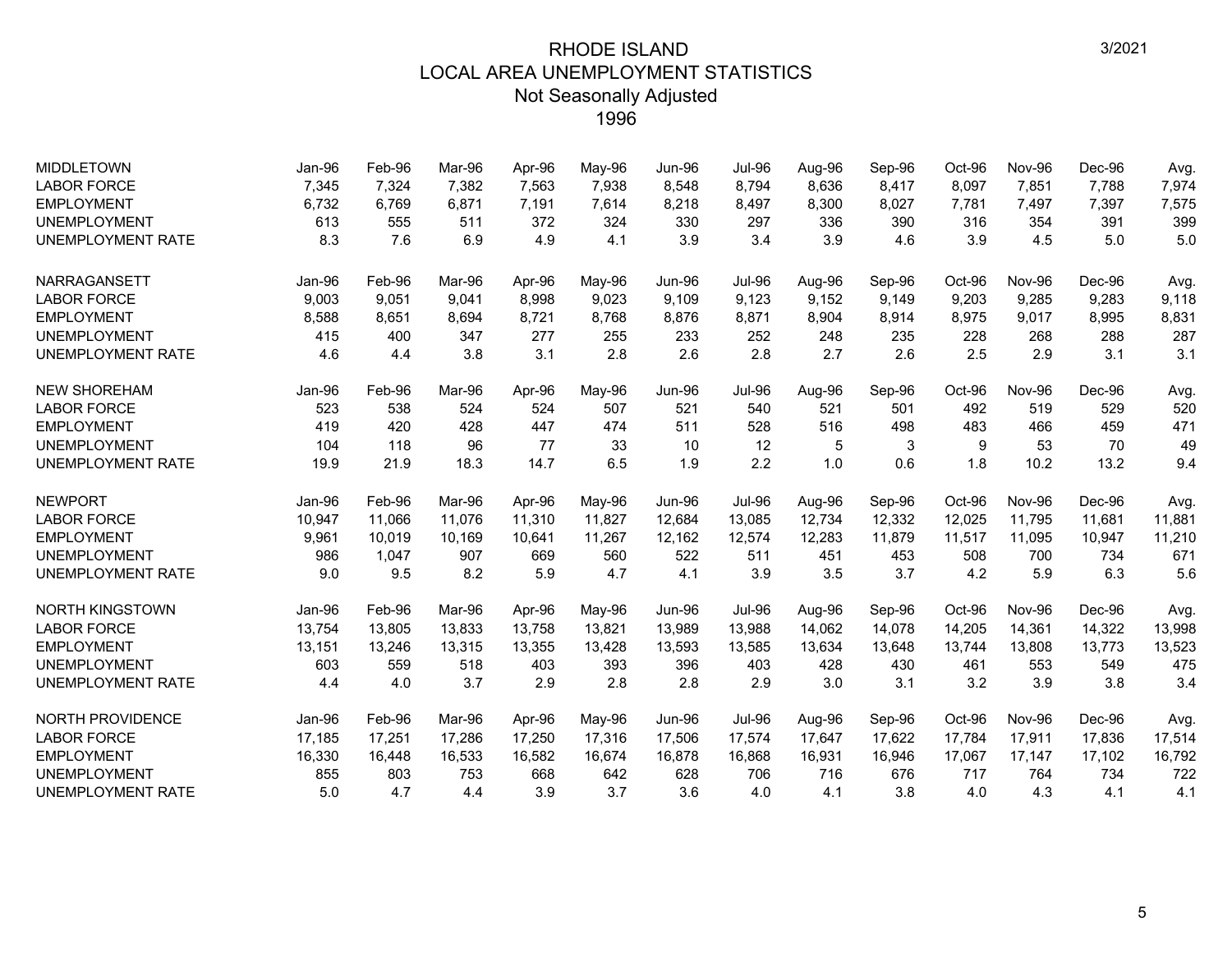| <b>NORTH SMITHFIELD</b>  | Jan-96 | Feb-96 | Mar-96 | Apr-96 | May-96 | <b>Jun-96</b> | <b>Jul-96</b> | Aug-96 | Sep-96 | Oct-96 | <b>Nov-96</b> | Dec-96 | Avg.   |
|--------------------------|--------|--------|--------|--------|--------|---------------|---------------|--------|--------|--------|---------------|--------|--------|
| <b>LABOR FORCE</b>       | 5,394  | 5,397  | 5.427  | 5,411  | 5,455  | 5,527         | 5,533         | 5,554  | 5,561  | 5,610  | 5,620         | 5,619  | 5,509  |
| <b>EMPLOYMENT</b>        | 5,211  | 5,248  | 5,275  | 5,290  | 5,320  | 5,387         | 5,381         | 5,402  | 5,408  | 5,446  | 5,471         | 5,459  | 5,358  |
| <b>UNEMPLOYMENT</b>      | 183    | 149    | 152    | 121    | 135    | 140           | 152           | 152    | 153    | 164    | 149           | 160    | 151    |
| <b>UNEMPLOYMENT RATE</b> | 3.4    | 2.8    | 2.8    | 2.2    | 2.5    | 2.5           | 2.7           | 2.7    | 2.8    | 2.9    | 2.7           | 2.8    | 2.7    |
| <b>PAWTUCKET</b>         | Jan-96 | Feb-96 | Mar-96 | Apr-96 | May-96 | Jun-96        | <b>Jul-96</b> | Aug-96 | Sep-96 | Oct-96 | Nov-96        | Dec-96 | Avg.   |
| <b>LABOR FORCE</b>       | 37,277 | 37,175 | 37.106 | 36,992 | 37,171 | 37,459        | 37,634        | 37,555 | 37,570 | 37,793 | 38,173        | 37,989 | 37,491 |
| <b>EMPLOYMENT</b>        | 34,185 | 34,432 | 34,609 | 34,712 | 34,901 | 35,334        | 35,312        | 35,443 | 35,476 | 35,727 | 35,892        | 35,801 | 35,152 |
| <b>UNEMPLOYMENT</b>      | 3,092  | 2,743  | 2,497  | 2,280  | 2,270  | 2,125         | 2,322         | 2,112  | 2,094  | 2,066  | 2,281         | 2,188  | 2,339  |
| <b>UNEMPLOYMENT RATE</b> | 8.3    | 7.4    | 6.7    | 6.2    | 6.1    | 5.7           | 6.2           | 5.6    | 5.6    | 5.5    | 6.0           | 5.8    | 6.2    |
| <b>PORTSMOUTH</b>        | Jan-96 | Feb-96 | Mar-96 | Apr-96 | May-96 | Jun-96        | <b>Jul-96</b> | Aug-96 | Sep-96 | Oct-96 | <b>Nov-96</b> | Dec-96 | Avg.   |
| <b>LABOR FORCE</b>       | 7,801  | 7,823  | 7,889  | 8,138  | 8,602  | 9,219         | 9,566         | 9,350  | 9,048  | 8,744  | 8,493         | 8,404  | 8,590  |
| <b>EMPLOYMENT</b>        | 7,280  | 7,321  | 7,431  | 7,775  | 8,233  | 8,886         | 9,188         | 8,975  | 8,680  | 8,415  | 8,106         | 8,000  | 8,191  |
| <b>UNEMPLOYMENT</b>      | 521    | 502    | 458    | 363    | 369    | 333           | 378           | 375    | 368    | 329    | 387           | 404    | 399    |
| <b>UNEMPLOYMENT RATE</b> | 6.7    | 6.4    | 5.8    | 4.5    | 4.3    | 3.6           | 4.0           | 4.0    | 4.1    | 3.8    | 4.6           | 4.8    | 4.6    |
| <b>PROVIDENCE</b>        | Jan-96 | Feb-96 | Mar-96 | Apr-96 | May-96 | <b>Jun-96</b> | <b>Jul-96</b> | Aug-96 | Sep-96 | Oct-96 | <b>Nov-96</b> | Dec-96 | Avg.   |
| <b>LABOR FORCE</b>       | 70,720 | 70,677 | 70,688 | 70,385 | 70,890 | 71,821        | 72,358        | 71,801 | 71,821 | 72,245 | 72,520        | 72,449 | 71,531 |
| <b>EMPLOYMENT</b>        | 64,957 | 65,426 | 65.763 | 65,961 | 66,319 | 67,139        | 67,097        | 67,348 | 67,412 | 67,889 | 68,203        | 68,030 | 66,795 |
| <b>UNEMPLOYMENT</b>      | 5,763  | 5,251  | 4,925  | 4,424  | 4,571  | 4,682         | 5,261         | 4,453  | 4,409  | 4,356  | 4,317         | 4,419  | 4,736  |
| <b>UNEMPLOYMENT RATE</b> | 8.1    | 7.4    | 7.0    | 6.3    | 6.4    | 6.5           | 7.3           | 6.2    | 6.1    | 6.0    | 6.0           | 6.1    | 6.6    |
| <b>RICHMOND</b>          | Jan-96 | Feb-96 | Mar-96 | Apr-96 | May-96 | Jun-96        | <b>Jul-96</b> | Aug-96 | Sep-96 | Oct-96 | Nov-96        | Dec-96 | Avg.   |
| <b>LABOR FORCE</b>       | 3,514  | 3,505  | 3,517  | 3,511  | 3,538  | 3,573         | 3,602         | 3,594  | 3,565  | 3,603  | 3,631         | 3,627  | 3,565  |
| <b>EMPLOYMENT</b>        | 3,377  | 3,402  | 3,418  | 3,429  | 3,448  | 3,491         | 3,488         | 3,502  | 3,505  | 3,530  | 3,547         | 3,536  | 3,473  |
| <b>UNEMPLOYMENT</b>      | 137    | 103    | 99     | 82     | 90     | 82            | 114           | 92     | 60     | 73     | 84            | 91     | 92     |
| <b>UNEMPLOYMENT RATE</b> | 3.9    | 2.9    | 2.8    | 2.3    | 2.5    | 2.3           | 3.2           | 2.6    | 1.7    | 2.0    | 2.3           | 2.5    | 2.6    |
| <b>SCITUATE</b>          | Jan-96 | Feb-96 | Mar-96 | Apr-96 | May-96 | Jun-96        | <b>Jul-96</b> | Aug-96 | Sep-96 | Oct-96 | Nov-96        | Dec-96 | Avg.   |
| <b>LABOR FORCE</b>       | 5,657  | 5,721  | 5,729  | 5,679  | 5,676  | 5,734         | 5,744         | 5,758  | 5,752  | 5,821  | 5,850         | 5,837  | 5,746  |
| <b>EMPLOYMENT</b>        | 5,307  | 5,345  | 5,373  | 5,388  | 5,418  | 5,486         | 5,481         | 5,502  | 5,508  | 5,546  | 5,573         | 5,558  | 5,457  |
| <b>UNEMPLOYMENT</b>      | 350    | 376    | 356    | 291    | 258    | 248           | 263           | 256    | 244    | 275    | 277           | 279    | 289    |
| <b>UNEMPLOYMENT RATE</b> | 6.2    | 6.6    | 6.2    | 5.1    | 4.5    | 4.3           | 4.6           | 4.4    | 4.2    | 4.7    | 4.7           | 4.8    | 5.0    |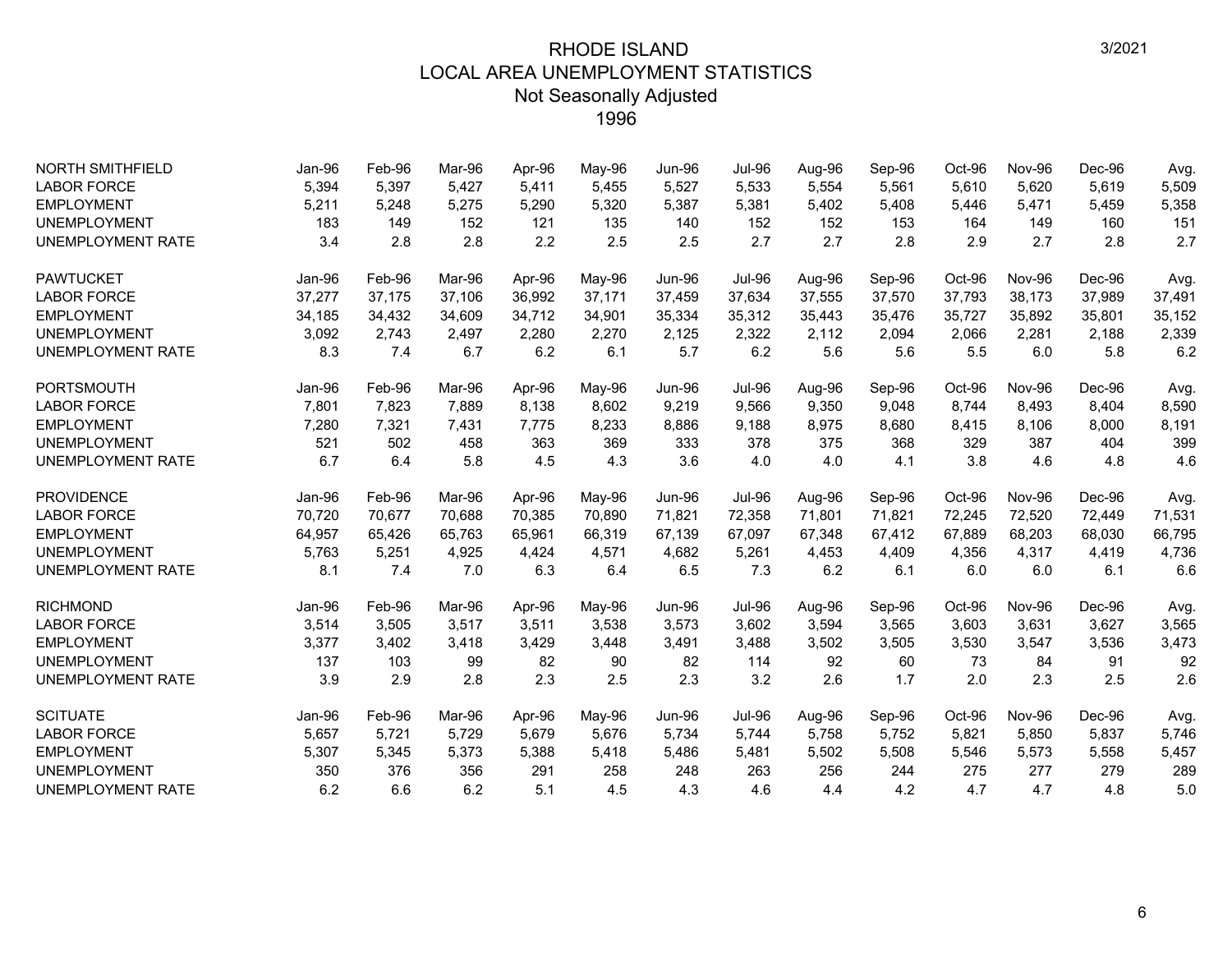| <b>SMITHFIELD</b>        | Jan-96 | Feb-96 | Mar-96 | Apr-96 | May-96 | <b>Jun-96</b> | <b>Jul-96</b> | Aug-96 | Sep-96 | Oct-96 | <b>Nov-96</b> | Dec-96 | Avg.   |
|--------------------------|--------|--------|--------|--------|--------|---------------|---------------|--------|--------|--------|---------------|--------|--------|
| <b>LABOR FORCE</b>       | 10,200 | 10,264 | 10,299 | 10,208 | 10,266 | 10,371        | 10,439        | 10,429 | 10,350 | 10,436 | 10,480        | 10,457 | 10,350 |
| <b>EMPLOYMENT</b>        | 9,618  | 9,687  | 9,736  | 9,766  | 9,819  | 9,941         | 9,935         | 9,972  | 9,982  | 10,051 | 10,098        | 10,072 | 9,890  |
| <b>UNEMPLOYMENT</b>      | 582    | 577    | 563    | 442    | 447    | 430           | 504           | 457    | 368    | 385    | 382           | 385    | 460    |
| <b>UNEMPLOYMENT RATE</b> | 5.7    | 5.6    | 5.5    | 4.3    | 4.4    | 4.1           | 4.8           | 4.4    | 3.6    | 3.7    | 3.6           | 3.7    | 4.4    |
| SOUTH KINGSTOWN          | Jan-96 | Feb-96 | Mar-96 | Apr-96 | May-96 | <b>Jun-96</b> | <b>Jul-96</b> | Aug-96 | Sep-96 | Oct-96 | <b>Nov-96</b> | Dec-96 | Avg.   |
| <b>LABOR FORCE</b>       | 13,167 | 13,236 | 13,214 | 13,089 | 13,166 | 13,292        | 13,325        | 13,370 | 13,365 | 13,478 | 13,616        | 13,595 | 13,326 |
| <b>EMPLOYMENT</b>        | 12,502 | 12,594 | 12,659 | 12.696 | 12,766 | 12,923        | 12.915        | 12,964 | 12,976 | 13,067 | 13,128        | 13,094 | 12,857 |
| <b>UNEMPLOYMENT</b>      | 665    | 642    | 555    | 393    | 400    | 369           | 410           | 406    | 389    | 411    | 488           | 501    | 469    |
| <b>UNEMPLOYMENT RATE</b> | 5.1    | 4.9    | 4.2    | 3.0    | 3.0    | 2.8           | 3.1           | 3.0    | 2.9    | 3.0    | 3.6           | 3.7    | 3.5    |
| <b>TIVERTON</b>          | Jan-96 | Feb-96 | Mar-96 | Apr-96 | May-96 | <b>Jun-96</b> | <b>Jul-96</b> | Aug-96 | Sep-96 | Oct-96 | Nov-96        | Dec-96 | Avg.   |
| <b>LABOR FORCE</b>       | 7,866  | 7,855  | 7,837  | 7,755  | 7,705  | 7,832         | 7,853         | 7,867  | 7,817  | 7,862  | 7,901         | 7,875  | 7,835  |
| <b>EMPLOYMENT</b>        | 7,209  | 7,262  | 7,299  | 7,320  | 7,360  | 7,452         | 7,447         | 7,475  | 7,482  | 7,534  | 7,571         | 7,550  | 7,413  |
| <b>UNEMPLOYMENT</b>      | 657    | 593    | 538    | 435    | 345    | 380           | 406           | 392    | 335    | 328    | 330           | 325    | 422    |
| <b>UNEMPLOYMENT RATE</b> | 8.4    | 7.5    | 6.9    | 5.6    | 4.5    | 4.9           | 5.2           | 5.0    | 4.3    | 4.2    | 4.2           | 4.1    | 5.4    |
| <b>WARREN</b>            | Jan-96 | Feb-96 | Mar-96 | Apr-96 | May-96 | <b>Jun-96</b> | <b>Jul-96</b> | Aug-96 | Sep-96 | Oct-96 | <b>Nov-96</b> | Dec-96 | Avg.   |
| <b>LABOR FORCE</b>       | 6,260  | 6,282  | 6,296  | 6,246  | 6,225  | 6,288         | 6,359         | 6,380  | 6,324  | 6,386  | 6,399         | 6,403  | 6,321  |
| <b>EMPLOYMENT</b>        | 5,827  | 5,867  | 5,900  | 5,917  | 5,949  | 6,024         | 6,019         | 6,041  | 6,047  | 6,090  | 6,117         | 6,102  | 5,992  |
| <b>UNEMPLOYMENT</b>      | 433    | 415    | 396    | 329    | 276    | 264           | 340           | 339    | 277    | 296    | 282           | 301    | 329    |
| <b>UNEMPLOYMENT RATE</b> | 6.9    | 6.6    | 6.3    | 5.3    | 4.4    | 4.2           | 5.3           | 5.3    | 4.4    | 4.6    | 4.4           | 4.7    | 5.2    |
| <b>WARWICK</b>           | Jan-96 | Feb-96 | Mar-96 | Apr-96 | May-96 | <b>Jun-96</b> | <b>Jul-96</b> | Aug-96 | Sep-96 | Oct-96 | <b>Nov-96</b> | Dec-96 | Avg.   |
| <b>LABOR FORCE</b>       | 45,815 | 45,931 | 45.911 | 45.651 | 45,805 | 46,332        | 46,502        | 46,653 | 46,676 | 47,011 | 47,342        | 47,212 | 46,404 |
| <b>EMPLOYMENT</b>        | 42,823 | 43,132 | 43,355 | 43,485 | 43,722 | 44,262        | 44,234        | 44,398 | 44,442 | 44,755 | 44,962        | 44,849 | 44,035 |
| <b>UNEMPLOYMENT</b>      | 2,992  | 2,799  | 2,556  | 2,166  | 2,083  | 2,070         | 2,268         | 2,255  | 2,234  | 2,256  | 2,380         | 2,363  | 2,369  |
| <b>UNEMPLOYMENT RATE</b> | 6.5    | 6.1    | 5.6    | 4.7    | 4.5    | 4.5           | 4.9           | 4.8    | 4.8    | 4.8    | 5.0           | 5.0    | 5.1    |
| <b>WEST GREENWICH</b>    | Jan-96 | Feb-96 | Mar-96 | Apr-96 | May-96 | <b>Jun-96</b> | <b>Jul-96</b> | Aug-96 | Sep-96 | Oct-96 | <b>Nov-96</b> | Dec-96 | Avg.   |
| <b>LABOR FORCE</b>       | 2,440  | 2,453  | 2,447  | 2,426  | 2,451  | 2,470         | 2,485         | 2,503  | 2,506  | 2,517  | 2,511         | 2,489  | 2,475  |
| <b>EMPLOYMENT</b>        | 2,281  | 2,298  | 2,311  | 2,316  | 2,329  | 2,359         | 2,355         | 2,365  | 2,369  | 2,384  | 2,395         | 2,390  | 2,346  |
| <b>UNEMPLOYMENT</b>      | 159    | 155    | 136    | 110    | 122    | 111           | 130           | 138    | 137    | 133    | 116           | 99     | 129    |
| <b>UNEMPLOYMENT RATE</b> | 6.5    | 6.3    | 5.6    | 4.5    | 5.0    | 4.5           | 5.2           | 5.5    | 5.5    | 5.3    | 4.6           | 4.0    | 5.2    |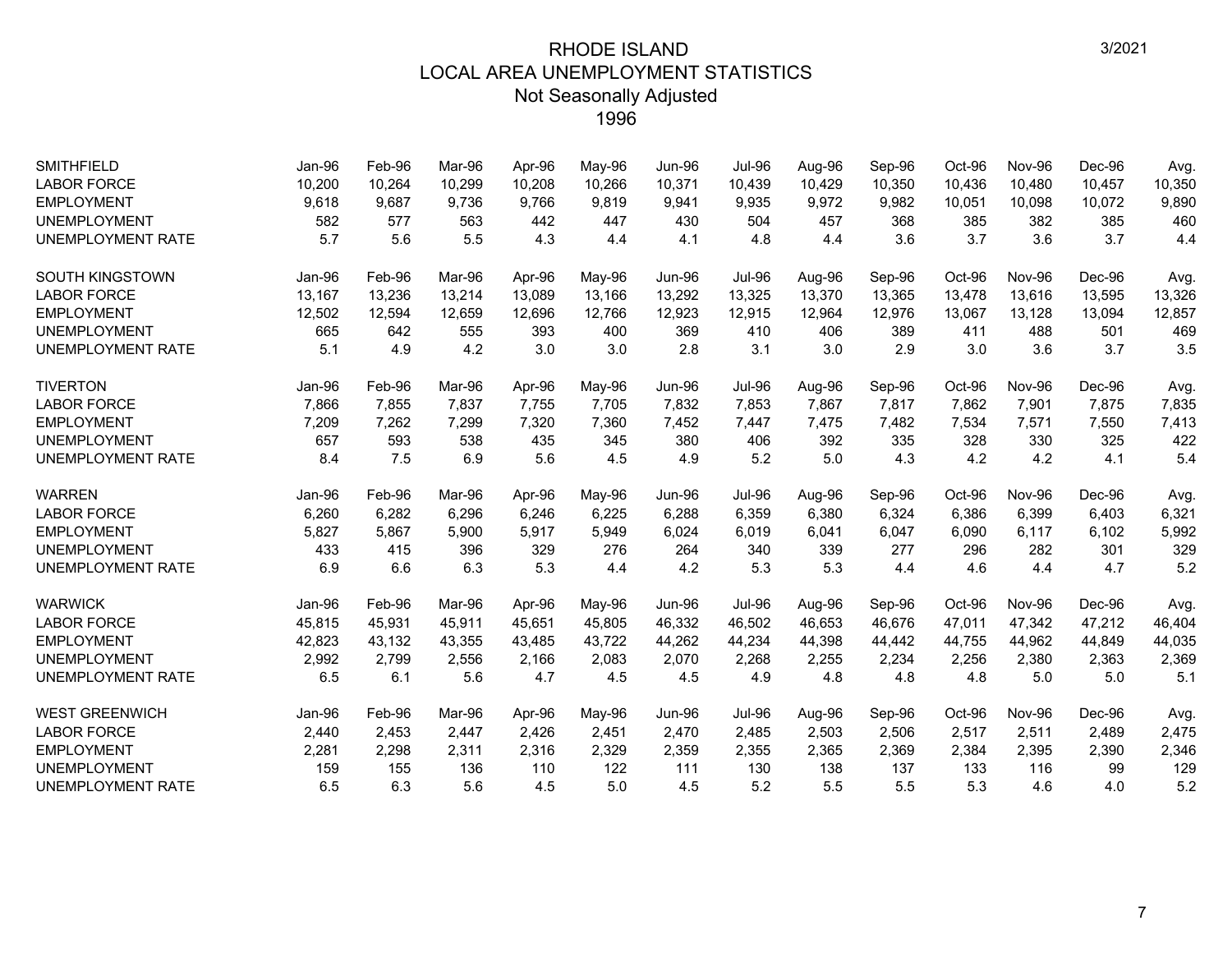| <b>WEST WARWICK</b>      | Jan-96 | Feb-96 | Mar-96 | Apr-96 | May-96 | <b>Jun-96</b> | <b>Jul-96</b> | Aug-96 | Sep-96 | Oct-96 | <b>Nov-96</b> | Dec-96 | Avg.   |
|--------------------------|--------|--------|--------|--------|--------|---------------|---------------|--------|--------|--------|---------------|--------|--------|
| <b>LABOR FORCE</b>       | 16,059 | 16,108 | 16,095 | 15,983 | 16,035 | 16,167        | 16,232        | 16,198 | 16,182 | 16,343 | 16,474        | 16,417 | 16,191 |
| <b>EMPLOYMENT</b>        | 14,826 | 14,935 | 15,011 | 15,057 | 15,138 | 15,326        | 15,316        | 15,374 | 15,389 | 15,496 | 15,568        | 15,529 | 15,247 |
| <b>UNEMPLOYMENT</b>      | 1,233  | 1,173  | 1,084  | 926    | 897    | 841           | 916           | 824    | 793    | 847    | 906           | 888    | 944    |
| <b>UNEMPLOYMENT RATE</b> | 7.7    | 7.3    | 6.7    | 5.8    | 5.6    | 5.2           | 5.6           | 5.1    | 4.9    | 5.2    | 5.5           | 5.4    | 5.8    |
| WESTERLY                 | Jan-96 | Feb-96 | Mar-96 | Apr-96 | May-96 | <b>Jun-96</b> | <b>Jul-96</b> | Aug-96 | Sep-96 | Oct-96 | <b>Nov-96</b> | Dec-96 | Avg.   |
| <b>LABOR FORCE</b>       | 12,208 | 12,202 | 12,263 | 12,177 | 12,344 | 12,600        | 12,992        | 12,656 | 12,167 | 12,574 | 12,501        | 12,594 | 12,440 |
| <b>EMPLOYMENT</b>        | 11,510 | 11,519 | 11,642 | 11,748 | 11,906 | 12,263        | 12,539        | 12,278 | 11,858 | 12,197 | 12,102        | 12,121 | 11,974 |
| <b>UNEMPLOYMENT</b>      | 698    | 683    | 621    | 429    | 438    | 337           | 453           | 378    | 309    | 377    | 399           | 473    | 466    |
| UNEMPLOYMENT RATE        | 5.7    | 5.6    | 5.1    | 3.5    | 3.5    | 2.7           | 3.5           | 3.0    | 2.5    | 3.0    | 3.2           | 3.8    | 3.7    |
| <b>WOONSOCKET</b>        | Jan-96 | Feb-96 | Mar-96 | Apr-96 | May-96 | <b>Jun-96</b> | <b>Jul-96</b> | Aug-96 | Sep-96 | Oct-96 | Nov-96        | Dec-96 | Avg.   |
| <b>LABOR FORCE</b>       | 20,558 | 20,482 | 20,380 | 20,280 | 20,331 | 20,551        | 20,586        | 20,613 | 20,767 | 20,953 | 20,926        | 20,888 | 20,609 |
| <b>EMPLOYMENT</b>        | 18,739 | 18,875 | 18,973 | 19,030 | 19,133 | 19,370        | 19,357        | 19,430 | 19,448 | 19,585 | 19,676        | 19,626 | 19,270 |
| <b>UNEMPLOYMENT</b>      | 1,819  | 1,607  | 1,407  | 1,250  | 1,198  | 1,181         | 1,229         | 1,183  | 1,319  | 1,368  | 1,250         | 1,262  | 1,339  |
| UNEMPLOYMENT RATE        | 8.8    | 7.8    | 6.9    | 6.2    | 5.9    | 5.7           | 6.0           | 5.7    | 6.4    | 6.5    | 6.0           | 6.0    | 6.5    |
| <b>BRISTOL COUNTY</b>    | Jan-96 | Feb-96 | Mar-96 | Apr-96 | May-96 | Jun-96        | <b>Jul-96</b> | Aug-96 | Sep-96 | Oct-96 | <b>Nov-96</b> | Dec-96 | Avg.   |
| <b>LABOR FORCE</b>       | 26,017 | 26,045 | 26,031 | 25,849 | 25,868 | 26,193        | 26,336        | 26,421 | 26,300 | 26,525 | 26,668        | 26,670 | 26,244 |
| <b>EMPLOYMENT</b>        | 24,443 | 24,617 | 24,747 | 24,820 | 24,956 | 25,265        | 25,249        | 25,342 | 25,366 | 25,547 | 25,664        | 25,600 | 25,135 |
| <b>UNEMPLOYMENT</b>      | 1,574  | 1,428  | 1,284  | 1,029  | 912    | 928           | 1,087         | 1,079  | 934    | 978    | 1,004         | 1,070  | 1,109  |
| UNEMPLOYMENT RATE        | 6.0    | 5.5    | 4.9    | 4.0    | 3.5    | 3.5           | 4.1           | 4.1    | 3.6    | 3.7    | 3.8           | 4.0    | 4.2    |
| <b>KENT COUNTY</b>       | Jan-96 | Feb-96 | Mar-96 | Apr-96 | May-96 | <b>Jun-96</b> | <b>Jul-96</b> | Aug-96 | Sep-96 | Oct-96 | <b>Nov-96</b> | Dec-96 | Avg.   |
| <b>LABOR FORCE</b>       | 88,474 | 88,693 | 88,683 | 88,151 | 88,478 | 89,505        | 89,915        | 90,143 | 90,072 | 90,765 | 91,369        | 90,972 | 89,602 |
| <b>EMPLOYMENT</b>        | 82,603 | 83,202 | 83,633 | 83,883 | 84,339 | 85,382        | 85,327        | 85,646 | 85,732 | 86,332 | 86,732        | 86,515 | 84,944 |
| <b>UNEMPLOYMENT</b>      | 5,871  | 5,491  | 5,050  | 4,268  | 4,139  | 4,123         | 4,588         | 4.497  | 4,340  | 4,433  | 4,637         | 4,457  | 4,658  |
| UNEMPLOYMENT RATE        | 6.6    | 6.2    | 5.7    | 4.8    | 4.7    | 4.6           | 5.1           | 5.0    | 4.8    | 4.9    | 5.1           | 4.9    | 5.2    |